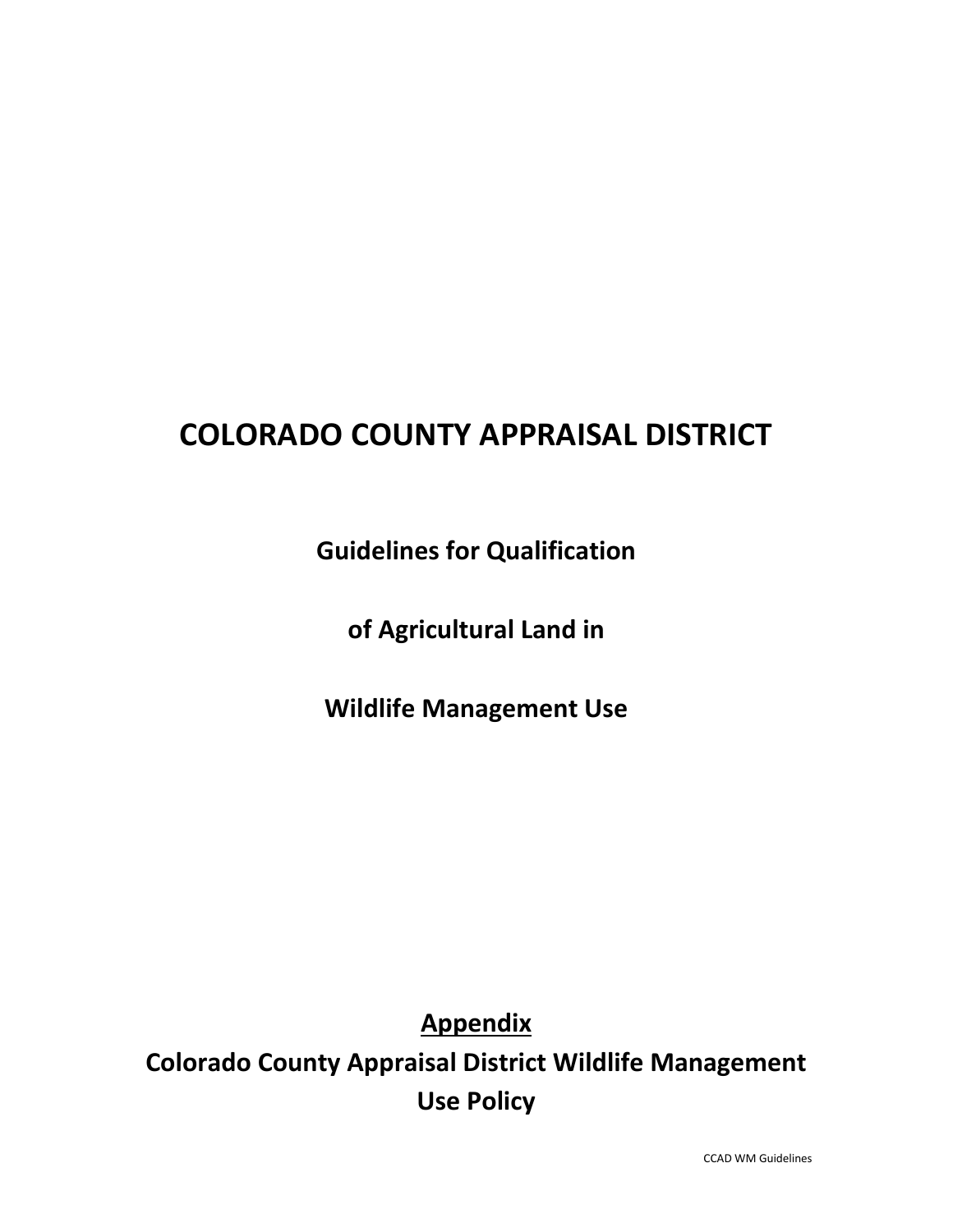To simplify terms, land on which the owner engages in wildlife management and that meets other requirements for agricultural appraisal is qualified for agricultural appraisal and is technically in agricultural use. However, these guidelines refer to agricultural land used for wildlife management as land in *wildlife management use*.

In 1995, Texas voters approved Proposition 11, which amended Article VIII, Section 1-d-1 of the Texas Constitution to permit agricultural appraisal for land used to manage wildlife. H.B. 1358 implemented the constitutional amendment by making wildlife management an agricultural use that qualifies the land for agricultural appraisal.

In 2001, the Legislature passed H.B. 3123 requiring the Texas Parks and Wildlife Department (TPWD) to develop and the Comptroller to adopt rules for the qualification of agricultural land in wildlife management use. These guidelines and Chapter 9, Subchapter F, Texas Administrative Code, constitute the rules, as required by Texas Property Tax Code Section 23.52(g). The Texas Administrative Code language specifically addresses qualification of land partitioned from a previously qualified larger tract of real property qualified for 1-d-1 appraisal as wildlife management land.

The Texas Property Tax Code, Chapter 23, Subchapter D, addresses the requirements for landowners to qualify their land for agricultural appraisal and instructs county appraisal districts on how to appraise qualified agricultural land. Land used for wildlife management must meet all the legal requirements of land qualified for agricultural appraisal. Those requirements, however, are outside the scope of these guidelines. The Texas Comptroller publishes a *Manual for the Appraisal of Agricultural Land* that discusses in detail the qualification of land for agricultural appraisal, the rollback tax penalty for change of use and appraisal of agricultural land.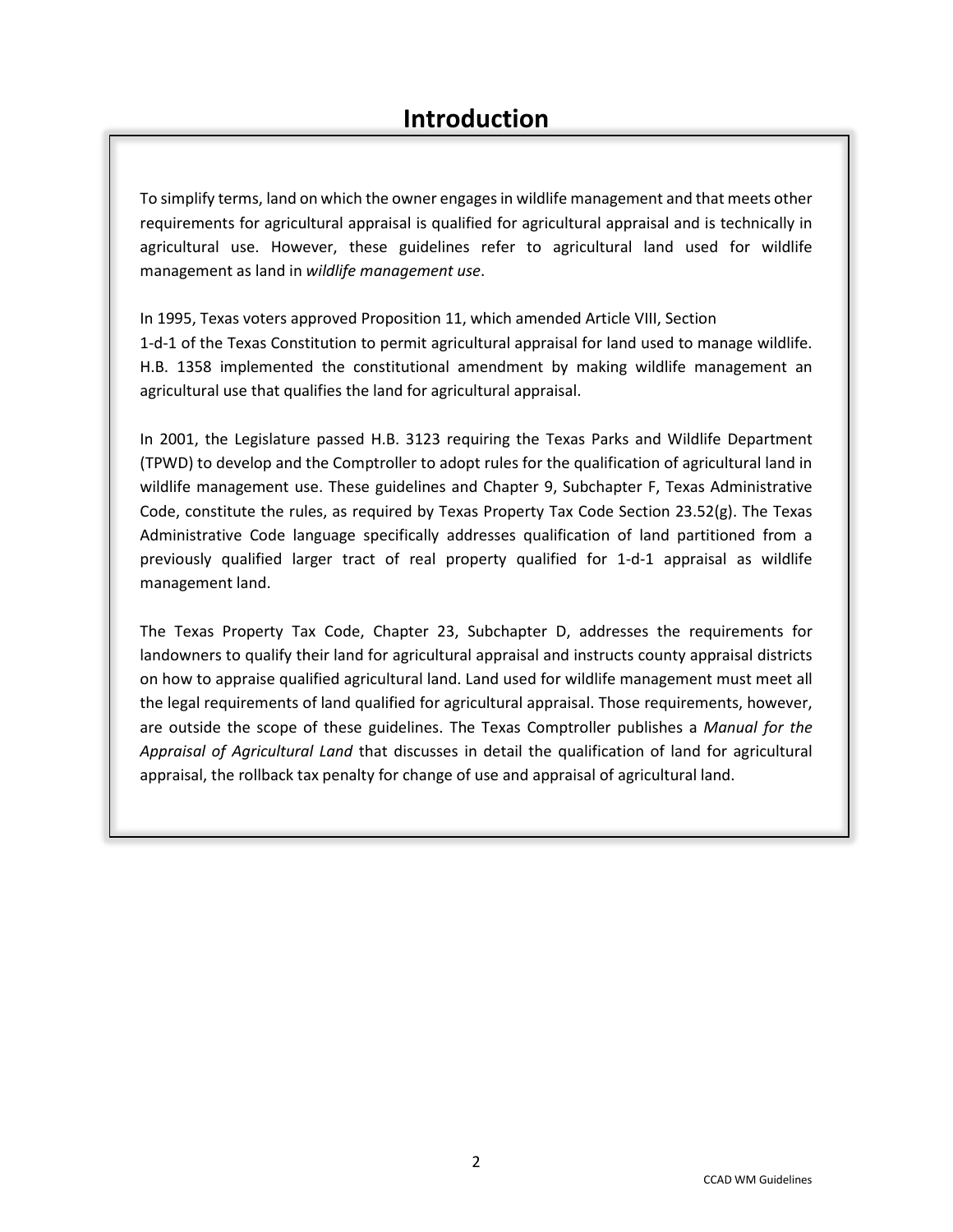## **Texas Property Tax Code (PTC)**

### **Only particular Sections Pertinent to the Colorado County Appraisal District Wildlife Management Guidelines are Cited in the Following:**

**The Property Tax Code (PTC), Section 23.51(1)** defines qualified agricultural land as:

*(1) … land that is currently devoted principally to agricultural use to the degree of intensity generally accepted in the area and that has been devoted principally to agricultural use or to production of timber or forest products for five of the preceding seven years or land that is used principally as an ecological laboratory by a public or private college or university and that has been used principally in that manner by a college or university for five of the preceding seven years. Qualified open-space land includes all appurtenances to the land. For the purposes of this subdivision, appurtenances to the land means private roads, dams, reservoirs, water wells, canals, ditches, terraces, and other reshapings of the soil, fences, and riparian water rights. Notwithstanding the other provisions of this subdivision, land that is currently devoted principally to wildlife management as defined by Subdivision (7)(B) or (C) to the degree of intensity generally accepted in the area qualifies for appraisal as qualified open-space land under this subchapter regardless of the manner in which the land was used in any preceding year.* 

**PTC Section 23.51(2)** includes **wildlife management** in the definition of *agricultural use* of land. **(2) "Agricultural use"** includes but is not limited to the following activities: cultivating the soil, producing crops for human food, animal feed, or planting seed or for the production of fibers; floriculture, viticulture, and horticulture; raising or keeping livestock; raising or keeping exotic animals for the production of human food or of fiber, leather, pelts, or other tangible products having a commercial value; planting cover crops or leaving land idle for the purpose of participating in a governmental program, provided the land is not used for residential purposes or a purpose inconsistent with agricultural use; and planting cover crops or leaving land idle in conjunction with normal crop or livestock rotation procedure. The term also includes the use of land to produce or harvest logs and posts for the use in constructing or repairing fences, pens, barns, or other agricultural improvements on adjacent qualified open-space land having the same owner and devoted to a different agricultural use. **The term also includes the use of land for wildlife management.** The term also includes the use of land to raise or keep bees for pollination or for the production of human food or other tangible products having a commercial value, provided that the land used is not less than 5 or more than 20 acres.

#### **PTC Section 23.51(7)** defines *wildlife management* as:

*(A) actively using land that at the time the wildlife-management use began was appraised as qualified open-space land under this subchapter or as qualified timber land under Subchapter E in at least three of the following ways to propagate a sustaining breeding, migrating, or wintering population of indigenous wild animals for human use, including food, medicine, or recreation:* 

*(i) habitat control; (ii) erosion control;*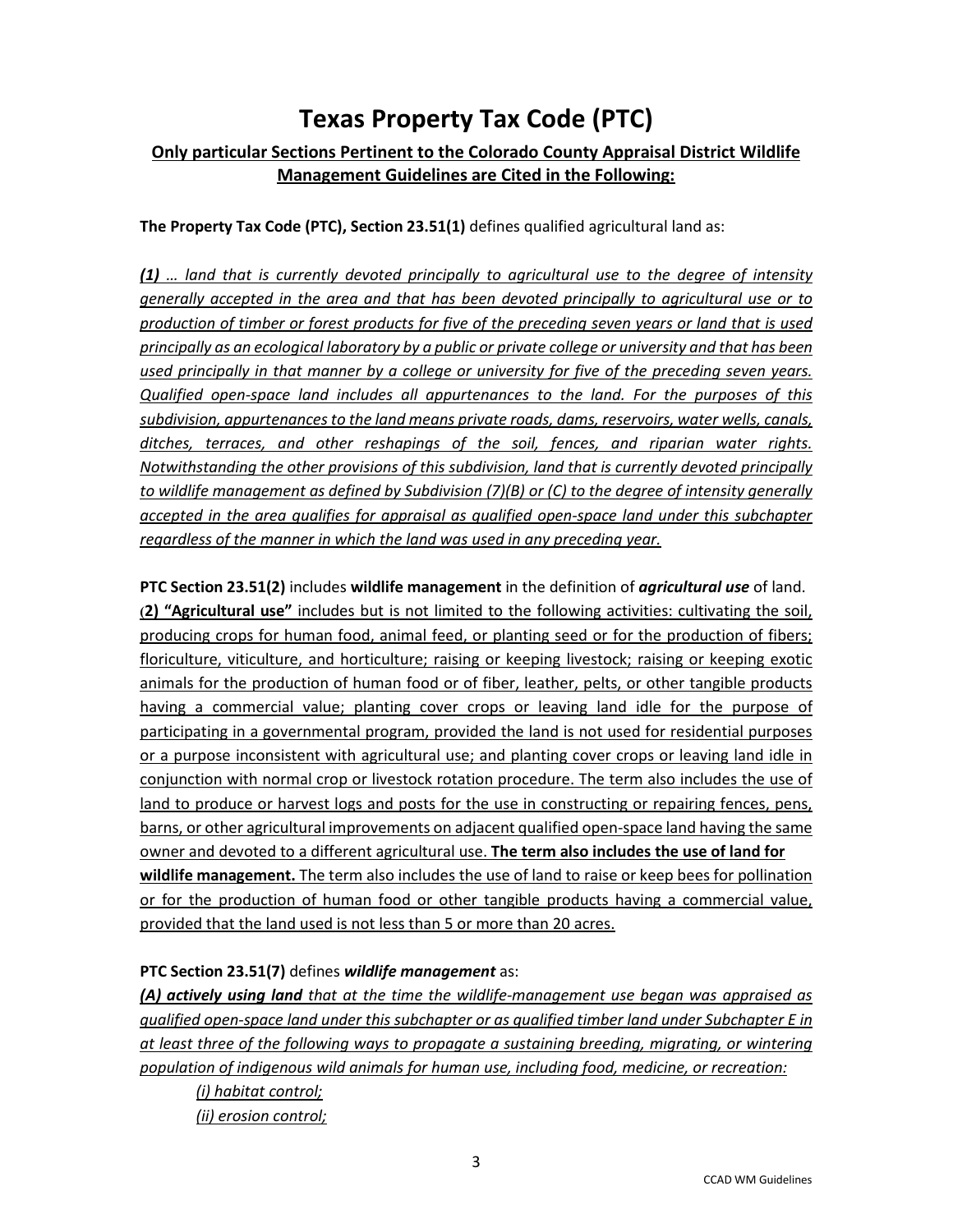*(iii) predator control; (iv) providing supplemental supplies of water; (v) providing supplemental supplies of food; (vi) providing shelters; and (vii) making of census counts to determine population;* 

**Part I** - Discusses the qualification of agricultural land used for wildlife management.

**Part II** - Discusses in detail the seven wildlife management activities listed in PTC Section 23.51(7). These *Guidelines for Qualification of Agricultural Land in Wildlife Management Use* will discuss the requirements that land must meet to qualify for wildlife management use, how to value this land, and each of the seven wildlife management activities mandated by state law.

**Part I:**

#### **Qualifying Land for Wildlife Management Use**

#### **Wildlife Management Use Requirements**

#### **Land must be qualified for Chapter 23, Subchapter D (1-d-1) Agricultural Appraisal**

The first requirement for wildlife management use qualification is purely technical and is not related to the land's actual use to manage wildlife. The law restricts the land that may qualify for wildlife management use. To qualify for agricultural appraisal under the wildlife management use, land must be qualified for agricultural appraisal under PTC Chapter 23, Subchapter D (also called 1-d-1 or open space agricultural appraisal), at the time the owner changes use to wildlife management use.

In other words, the land must have been qualified and appraised as agricultural land during the year before the year the owner changes to the wildlife management use. For example, an owner who wishes to qualify for wildlife management use in YY20 must be able to show the land was qualified for and appraised as agricultural land in YY19.

Land qualified for restricted-use timber land appraisal is not eligible to qualify for wildlife management use. Timber land is qualified under PTC, Chapter 23, Subchapter E. The law limits wildlife management use to land qualified under Subchapter D of Chapter 23. Similarly, land qualified for agricultural appraisal under Article VIII, Section 1-d, Texas Constitution and PTC Chapter 23, Subchapter C (also called 1-d agricultural appraisal) is not eligible for wildlife management use.

### **Land must be used to generate a sustaining breeding, migrating, or wintering population of indigenous wild animals.**

The second requirement for qualified wildlife management use is that the land must be used to propagate a sustaining breeding, migrating or wintering population of *indigenous* wild animals.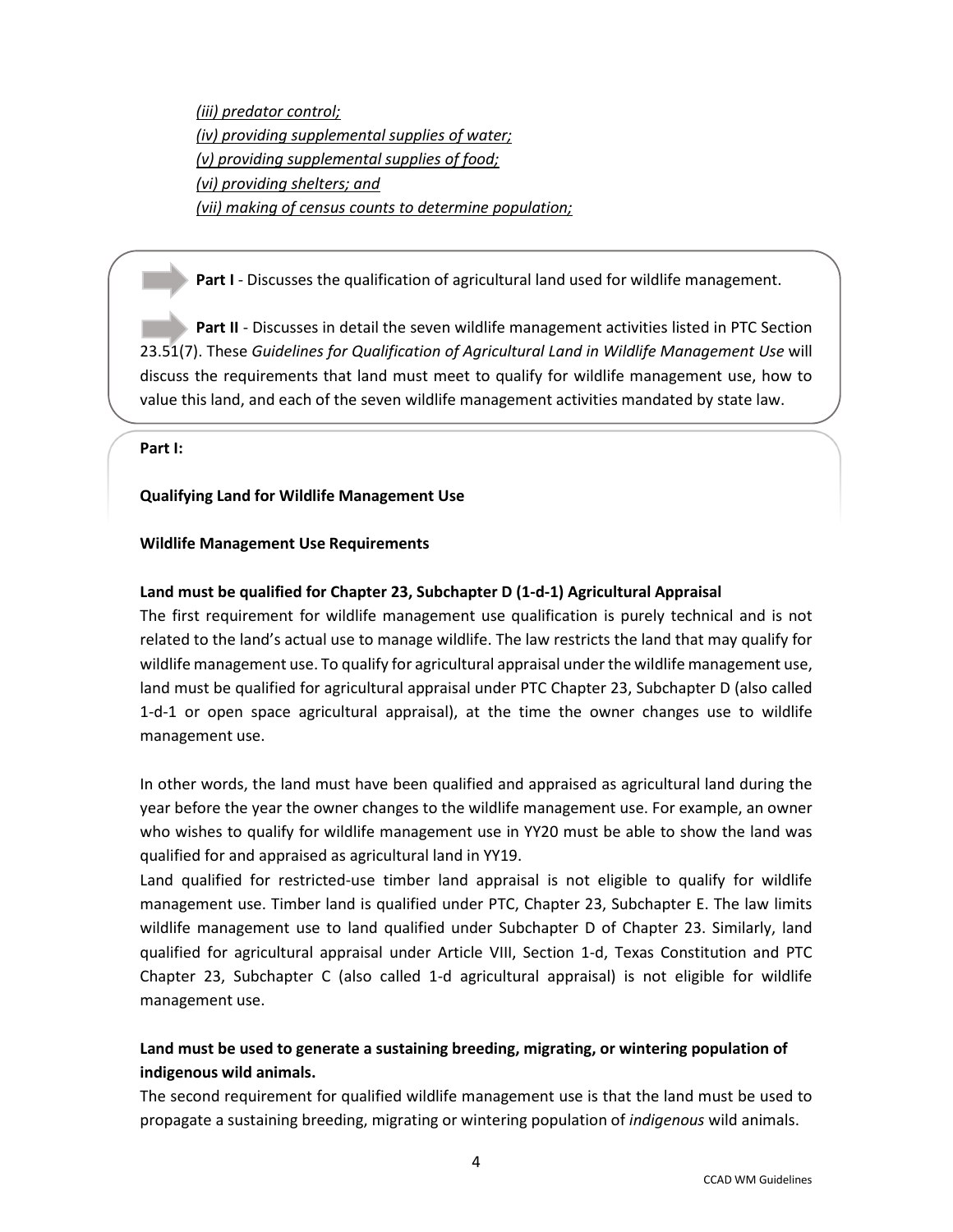An *indigenous* animal is a native animal that originated in or naturally migrates through an area and that is living naturally in that area—as opposed to an exotic animal or one that has been introduced to the area. In this context, an *indigenous* animal is one that is native to Texas. (Contact the Texas Parks and Wildlife Department to determine if an animal species is considered *indigenous*.)

Land may qualify for wildlife management use if it is instrumental in supporting a sustaining breeding, migrating or wintering population. A group of animals need not permanently live on the land, provided they regularly migrate across the land or seasonally live there.

A *sustaining breeding* population is a group of indigenous wild animals that is large enough to live independently over several generations. This definition implies that the population will not die out because it produces enough animals to continue as a viable group. The Texas Parks and Wildlife Department may be able to provide information to help determine the number of animals of a particular species that must group together to sustain the population.

A *migrating* population of indigenous wild animals is a group of animals moving between seasonal ranges. A *wintering* population of indigenous wild animals is a group of animals living on its winter range.

#### **The indigenous wildlife population must be produced for human use.**

The law requires an owner to propagate the wildlife population for human use. Human use may include food, medicine or recreation. Land will not qualify unless the owner propagates the population of wild animals for a human purpose.

The use of animals for food and medicine is self explanatory. These uses result in a product and require active participation. A recreational use may be either active or passive and may include any type of use for pleasure or sport. Bird watching, hiking, hunting, photography and other nonpassive recreational or hobby-type activities are qualifying recreational uses. The owner's passive enjoyment in owning the land and managing it for wildlife also is a qualifying recreational use.

#### **Is the land used for three or more of the following activities?**

Under the law, an owner must perform at least three of seven listed wildlife management activities on the land. An owner may qualify by doing more than three but may not engage in fewer than three of the activities. These activities are explained in detail in

Part Two of this guideline, but a brief summary of each management activity listed in the law appears below.

• *Habitat Control (Habitat Management).* A wild animal's habitat is its surroundings, including plants, ground cover, shelter and other animals on the land. Habitat control or habitat management—means actively using the land to create or promote an environment that is beneficial to wildlife on the land.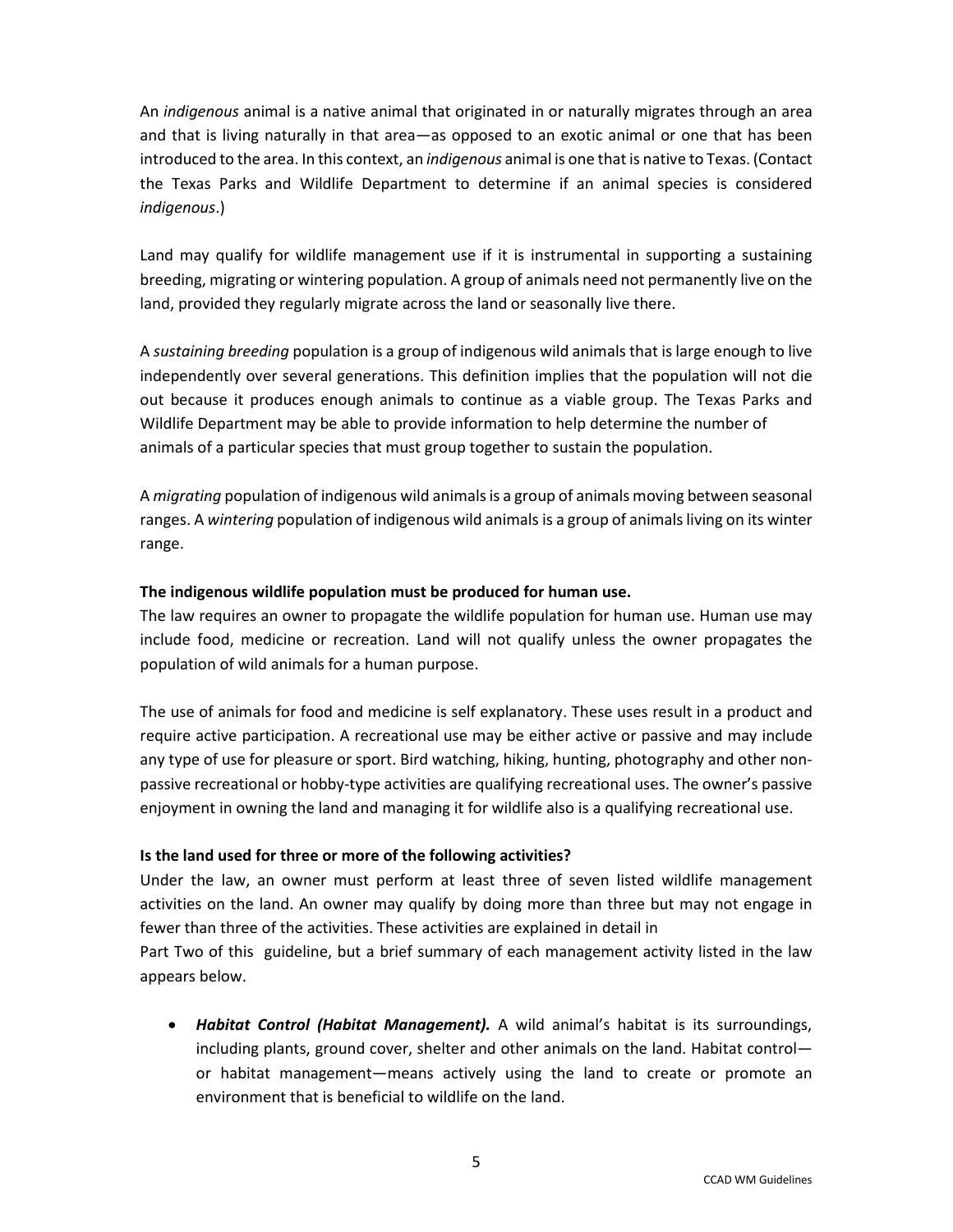- *Erosion Control.* Any active practice that attempts to reduce or keep soil erosion to a minimum for the benefit of wildlife is erosion control.
- *Predator Control (Predator Management).* This term means practices intended to manage the population of predators to benefit the owner's target wildlife population. Predator control is usually not necessary unless the number of predators is harmful to the desired wildlife population.
- *Providing Supplemental Supplies of Water.* Natural water exists in all wildlife environments. Supplemental water is provided when the owner actively provides water in addition to the natural sources.
- *Providing Supplemental Supplies of Food.* Most wildlife environments have some natural food. An owner supplies supplemental food by providing food or nutrition in addition to the level naturally produced on the land.
- *Providing Shelter.* This term means actively creating or maintaining vegetation or artificial structures that provide shelter from the weather, nesting and breeding sites or "escape cover" from enemies.
- *Making Census Counts to Determine Population.* Census counts are periodic surveys and inventories to determine the number, composition or other relevant information about a wildlife population to measure if the current wildlife management practices are serving the targeted species.

#### **Agricultural Use Requirements**

The appraisal district will ensure that an owner's wildlife management use meets all the requirements to qualify for agricultural use, as defined in PTC Section 23.51(1).

Below is a brief discussion of the principal issues involved in agricultural use of land used for wildlife management. For a thorough discussion of these components, please refer to the Texas Comptroller's *Manual for the Appraisal of Agricultural Land*.

#### **Primary Use**

The law requires agriculture to be the *primary use* of the land. Wildlife management is an agricultural use under the law. The *primary use* requirement is particularly important for land used to manage wildlife. For example, land devoted to wildlife management can be used as a residence for the owner, but the land will not qualify if residential use—and not wildlife management—is the land's primary use.

The appraisal district must gather and consider all the relevant facts to determine if the land is primarily used to manage wildlife. Some important questions are listed below.

• Is the owner implementing an active, written, wildlife management plan that shows the owner is engaging in activities necessary to preserve a sustaining, breeding population on the land? An owner's management plan is required and must be completed on a form supplied by the Texas Parks and Wildlife Department for each tract of land for which qualification is sought. A chief appraiser **may** accept, but may not require, a wildlife management plan that is not on the form prescribed by TPWD if the wildlife management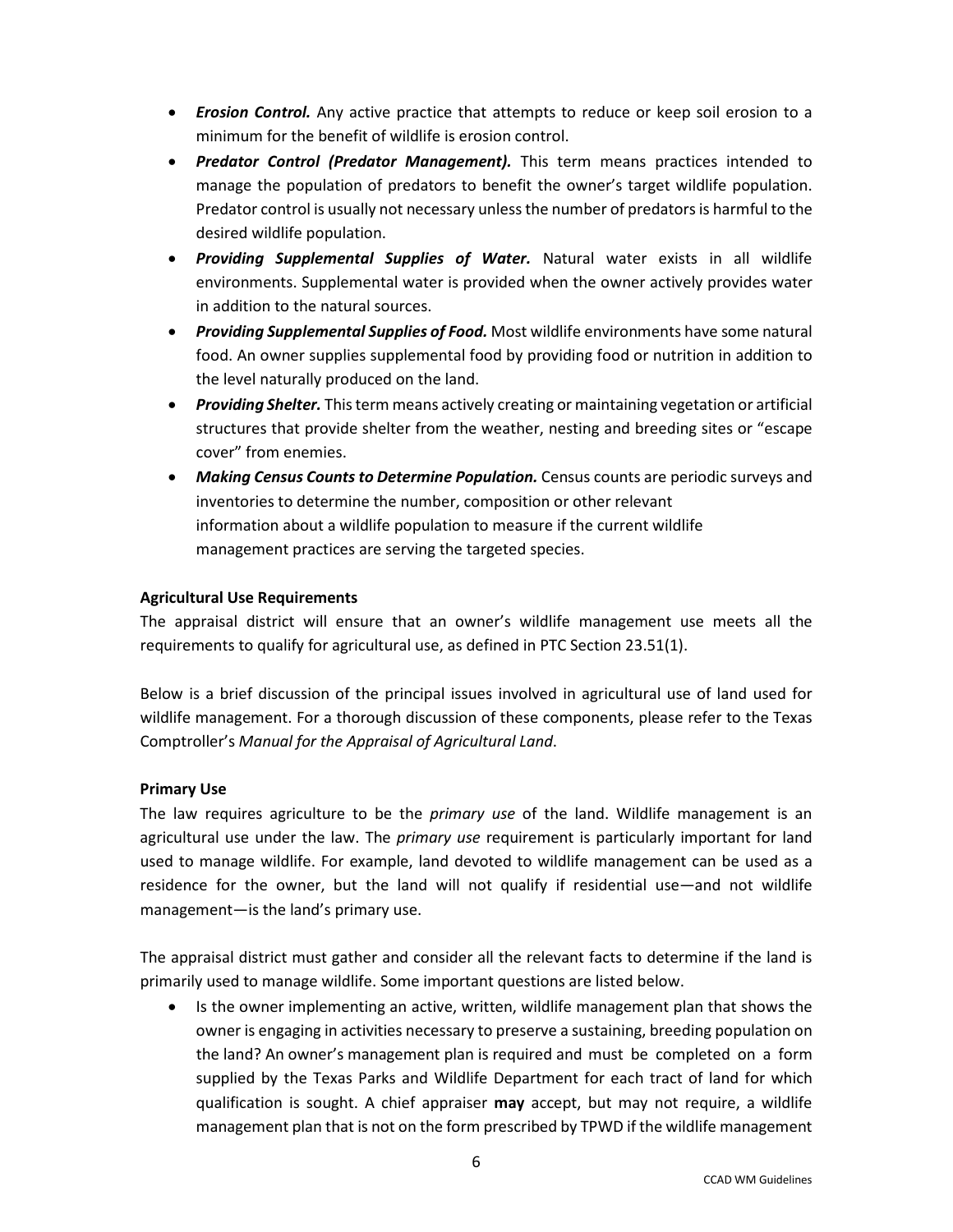plan contains all of the information required by this section. A plan is clear evidence of the owner's use of the land primarily for wildlife management. A good plan will usually list wildlife management activities with the appropriate seasons and/or sequence of events.

- Do the owner's management practices emphasize managing the population to ensure its continued existence over another use of the land? For example, does the owner refrain from allowing visitors on the land in years when the habitat is sensitive?
- Has the owner engaged in the wildlife management practices necessary to sustain and encourage the population? In some cases, an owner must control predators and supply water when water is not adequate, supply shelter and food when natural food production is not adequate and establish vegetation to control erosion. In other cases, less active management may maintain and encourage the growth of wildlife.
- Are there improvements—appropriate fencing, for example—necessary to control or sustain the wildlife population?

An owner may use land for purposes that are secondary to the primary use—wildlife management—if the secondary use is compatible with the primary use. For example, an owner may engage in wildlife management and operate a business in which bird watchers stay on the land overnight and watch for birds during the day (known as a bird and breakfast operation). This activity is secondary to the primary activity of managing the wildlife, but it is not incompatible with the wildlife management use. General principles of primary and secondary use are discussed in the Texas Comptroller's *Manual for the Appraisal of Agricultural Land*.

#### **Degree of Intensity for Wildlife Management Use**

The degree of intensity standard for wildlife management land is determined in the same way as other agricultural uses. Wildlife management land usually requires a management of the land that encourages long-term maintenance of the population.

The appraisal district may ask questions such as whether fencing is typical in the area for managing the target wildlife population, and what is the typical population size? In addition, the appraisal district should ask how many of the following activities are typical in the area (or which are typical for the area during some parts of the year): habitat management; predator management; erosion control; providing supplemental supplies of food or water; providing shelter and engaging in census counts.

Because wildlife management activities are elements of the degree of intensity determination, an owner must be engaging in three of seven activities to the degree of intensity typical for the area. General principles of the degree of intensity test are discussed in the Texas Comptroller's *Manual for the Appraisal of Agricultural Land*. The Texas Parks and Wildlife Department has developed regional wildlife management plans detailing specific management activities appropriate for each ecological area (see page 10).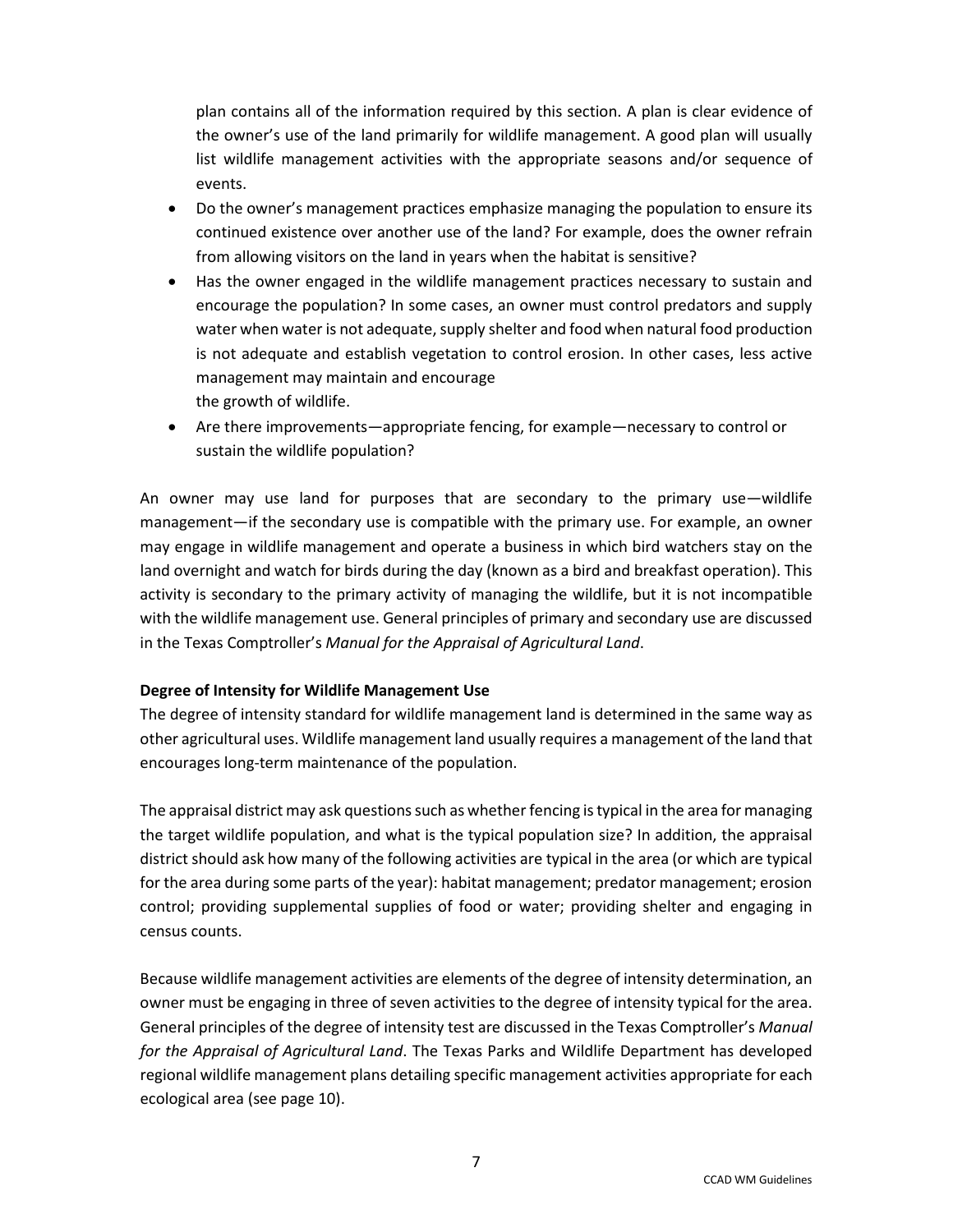#### **Historical Use Requirement**

Land must have qualified for 1-d-1 open space agricultural use and been appraised as 1-d-1 open space agricultural use in the year before the owner changes its use to wildlife management. Consequently, the time period test to determine if the land has been used for agriculture use for five of the preceding seven years is usually not necessary.

#### **Determining Appraised Values**

The wildlife management use is a *revenue neutral* use of land. *The owner who switches from another agricultural use to wildlife management use must pay the same amount of property taxes that would have been paid if the land had remained in its former agricultural use.*

Land qualified for wildlife management should be placed in a wildlife management category but should have the same appraised value as before conversion to wildlife management use. For example, if the land was in Irrigated Cropland agricultural use category before the owner switched its use to wildlife management, the land should be placed in the wildlife management category and will be appraised at the Irrigated Cropland agricultural use category value.

If that land agricultural use category's value subsequently changes in the county, the new category values would apply to those tracts under wildlife management use in that category.

#### **Notifying the Chief Appraiser of Change to Wildlife Management Use**

The law does not require an annual application for agricultural use once the land has qualified under 1-d-1 open space agricultural use. Because only 1-d-1 qualified land may qualify for wildlife management use, an owner who changes to this use need not reapply for open space agricultural use appraisal. However, the statute does require an owner who changes the category of agricultural use to notify the chief appraiser of the change of use.

When an owner changes agricultural uses to wildlife management, the owner must notify the chief appraiser in writing before May 1 of the year in which the owner wants to qualify under wildlife management use. The chief appraiser will then determine if the land qualifies for wildlife management use. Likewise, an owner must notify the chief appraiser if land is switched from wildlife management use to another qualifying agricultural use.

Owners should contact their county appraisal districts about notification requirements before changing the use of small portions of their land from one qualified agricultural use to another. For example, if an owner converts a part of a 1,000-acre farm to wildlife management use by creating a pond for wildlife, the owner should ask about the appraisal district's need for notification and documentation requirements.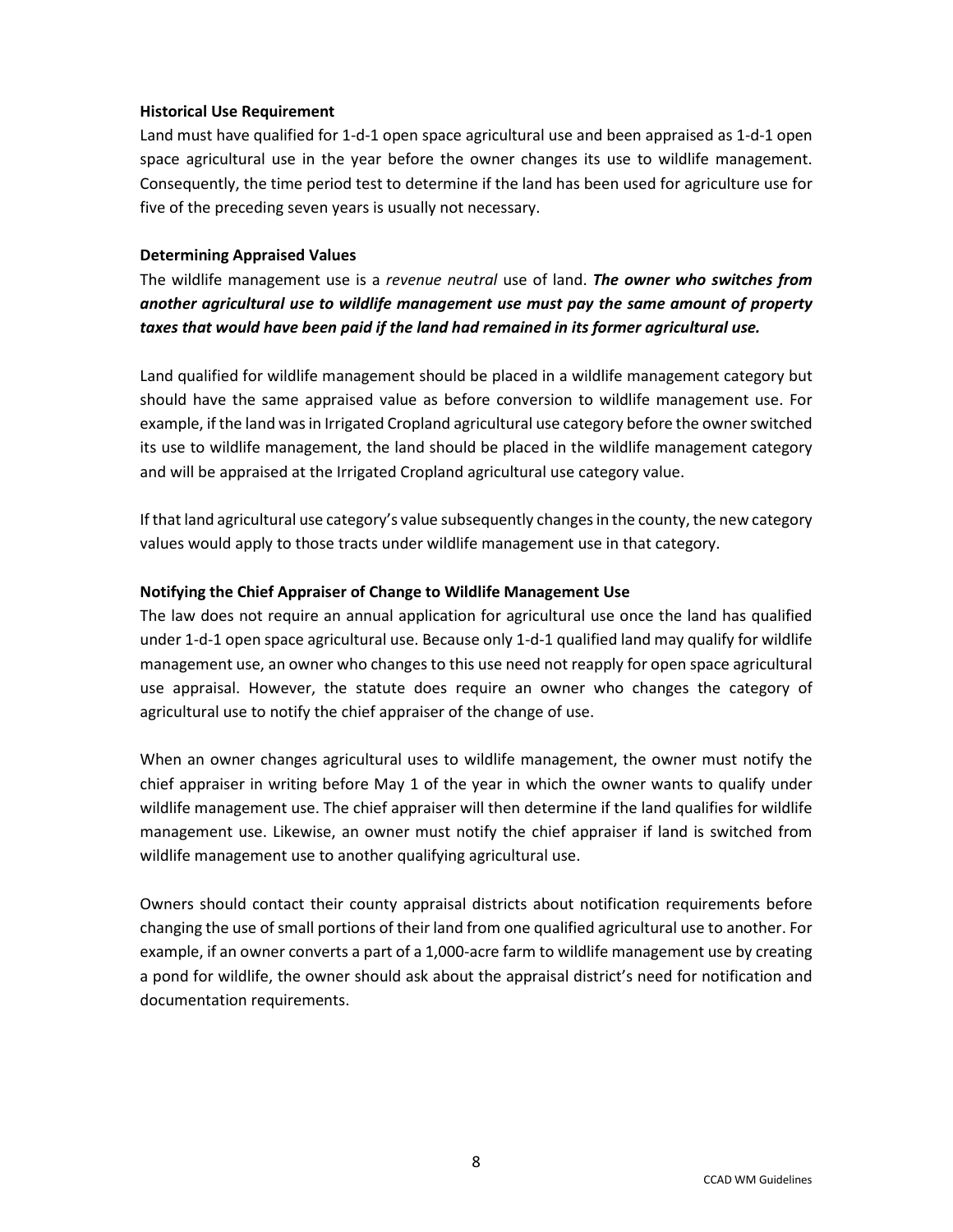#### **Part II:**

#### **Wildlife Management Activities, Practices and Definitions**

Among the statutory requirements for property owners to qualify their agricultural land for wildlife management use is a mandate that owners perform at least three of seven wildlife management activities, which were briefly summarized in Part One.

- Habitat control (habitat management).
- Erosion control.
- Predator control (predator management).
- Providing supplemental supplies of water.
- Providing supplemental supplies of food.
- Providing shelters; and
- Making census counts to determine population.

Below is a detailed explanation of the kinds of practices that chief appraisers should examine to determine if property owners are satisfying the law's requirements. Some of the practices listed may require permits from federal, state or local governments. For example, before improving a wetland or controlling grackles or cowbirds, an owner may need a permit. Or before a planned burning, an owner may be required to provide a map of the acreage. Property owners should contact the appropriate legal authorities for permit information if they have any questions or concerns about engaging in any of the practices listed above.

#### **Wildlife Management Plan**

A *Wildlife Management Plan* gives information on the property's history and current use, establishes landowner goals for the property and provides a set of activities designed to integrate wildlife and habitat improvement. Such a plan is clear evidence that the owner's use of the land is primarily for wildlife management.

As stated in Part 1, an owner must provide a wildlife management plan to the appraisal district. The plan must be completed on a Texas Parks and Wildlife Department form for each tract for which wildlife management use qualification is sought. A chief appraiser **may** accept, but may not require, a wildlife management plan that is not on the form prescribed by TPWD if the wildlife management plan contains all of the information required by this section. The activities and practices contained in the plan must be consistent with the activities and practices recommended in the model Texas Parks and Wildlife Department regional management plan for the region in which the property is located.

Landowners may formulate their own plans. However, assistance or review, is available from the Texas Parks and Wildlife Department, the Texas Agricultural Extension Service, the United States Department of Agriculture's Natural Resource Conservation Service, the Texas Forest Service or other qualified wildlife biologists.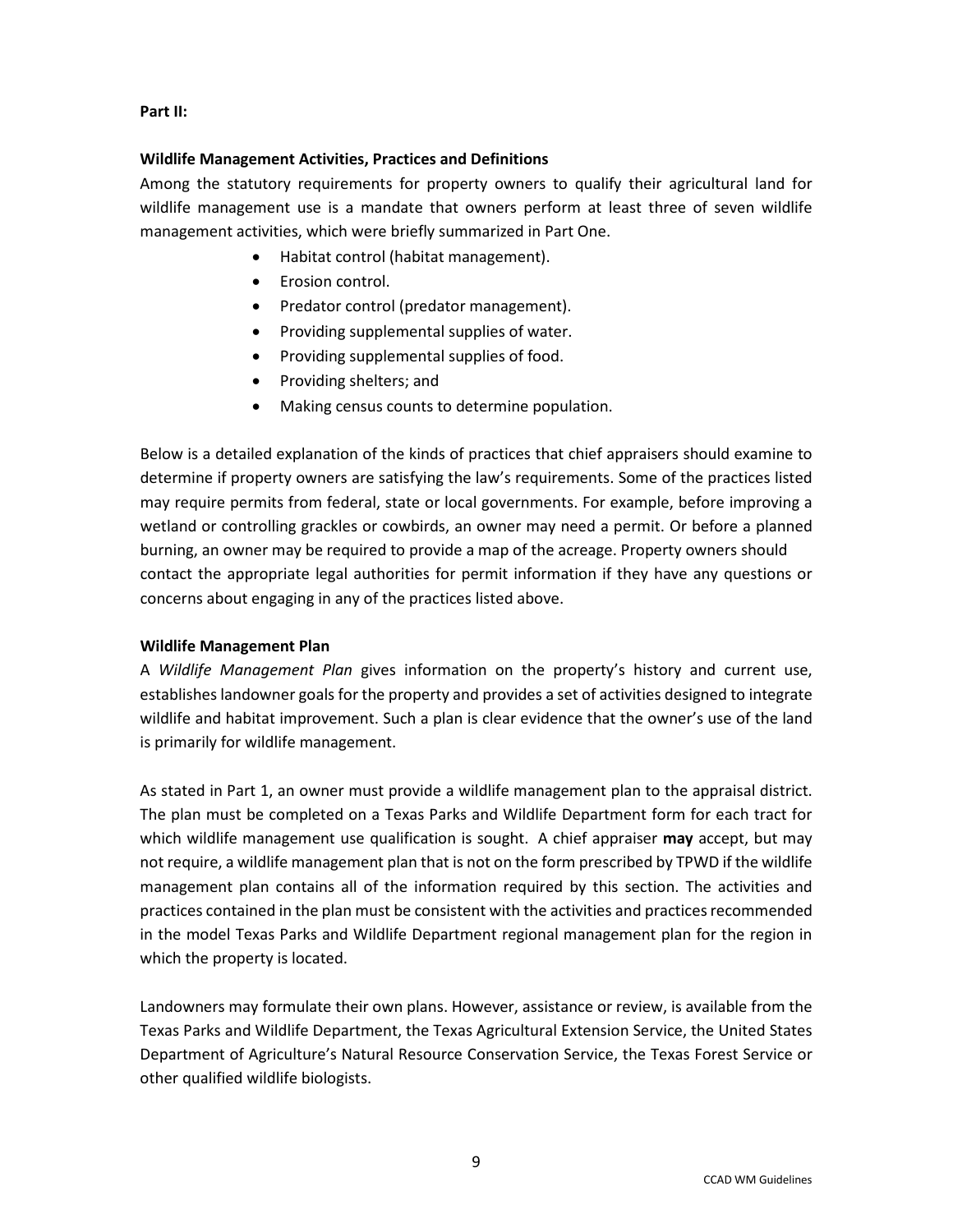A complete plan is likely to include elements of all seven listed wildlife management activities. All activities and practices should be designed to overcome deficiencies that limit wildlife or harm their habitats. Each one of the activities listed in Part Two should be practiced routinely or consistently as part of an overall habitat management plan. For example, scattering seed corn sporadically would not qualify as providing supplemental supplies of food under these guidelines, and occasionally placing barrels of water in a pasture would not meet the requirements for providing supplemental supplies of water.

In addition, some activities that are appropriate for certain regions of Texas would be inappropriate in others. For example, some areas of East Texas may not require providing supplemental pond water for wildlife. And there may be no need for supplemental cover in South Texas brush. The Texas Parks and Wildlife Department has developed regional wildlife management plans, listing the activities appropriate to Texas' ten ecological regions. The regions are: 1. Pineywoods

- 
- 2. Gulf Prairies and Marshes
- 3. Post Oak Savannah
- 4. Blackland Prairies
- 5. Cross Timbers and Prairies
- 6. South Texas Plains
- 7. Edwards Plateau
- 8. Rolling Plains
- 9. High Plains
- 10. Trans-Pecos, Mountains and Basins.

#### **Habitat Control (Habitat Management)**

A wild animal's habitat is its surroundings, including plants, ground cover, shelter and other animals on the land. Habitat control—or habitat management—means actively using the land to create or promote an environment that benefits wildlife on the

land. Activities that contribute to habitat control or management include:

- grazing management.
- prescribed burning.
- range enhancement.
- brush management.
- forest management.
- riparian management and improvement.
- wetland improvements.
- habitat protection for species of concern.
- managing native, exotic and feral species; and
- wildlife restoration.

**Grazing management** means shifting livestock and grazing intensity to increase food and animal cover or to improve specific animals' habitat. Grazing management focuses on 1) the kind and class of livestock grazed; 2) stocking rates; 3) periodic rest for pastures by controlling grazing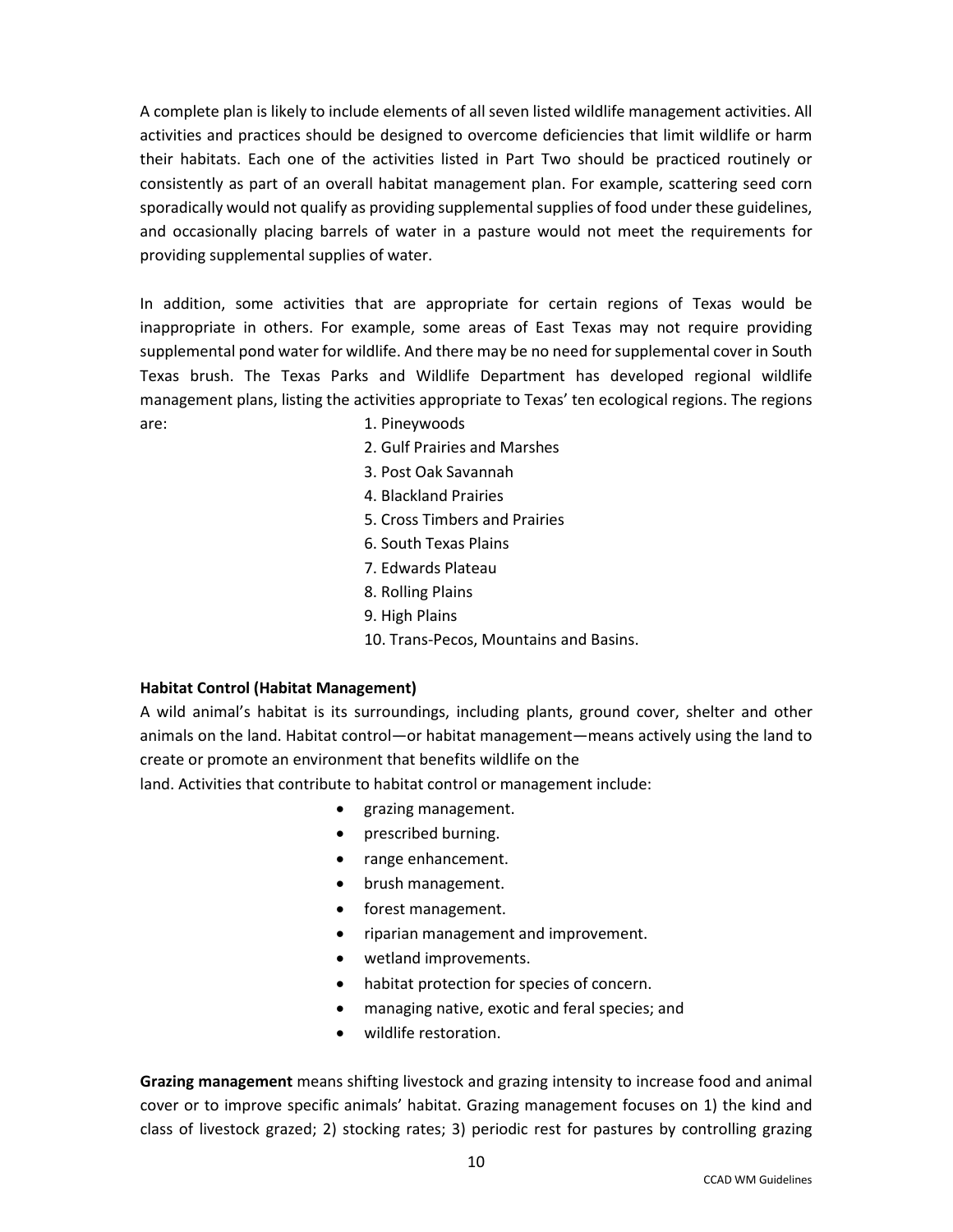intensity; and/or 4) excluding livestock from sensitive areas to promote vegetation protection and recovery or to eliminate competition for food and cover.

Deferred grazing can last up to 2 years. Seasonal stocker operations also may be appropriate. Supplemental livestock water—provided by earthen tanks or wells—may be useful when implementing grazing rotation.

Appropriately designed fencing can play a key role in grazing rotation plans. fencing also can be used to improve or protect sensitive areas, woodlands, wetlands, riparian areas and spring sites. Property owners should review their fencing practices and grazing plans annually to ensure they meet the overall wildlife management goals.

**Prescribed burning** is defined as the planned application of fire to improve habitat and plant diversity, to increase food and cover or to improve species' habitats. If the owner has a wildlife management plan, that plan should indicate the frequency of planned burnings and the minimum percentage of acreage to be burned. A plan may designate the areas to be protected or excluded from burning, but should remain flexible during periods when conditions are not favorable for burning such as during periods of drought.

**Range enhancement** means to establish native plants—such as grasses and forbs (weeds and wildflowers)—that provide food and cover for wildlife or help control erosion. Protecting, restoring and managing native prairies also is considered range enhancement. The plants chosen and the methods for establishing the plants should be appropriate to the county. Nonnative species are generally not recommended, but if required for a specific purpose, non-native species should not exceed 25 percent of the seeding mix.

The seeding mixtures should provide for maximum native plant diversity. Many broadleaf plants, such as weeds and wildflowers, provide forage for wildlife and/or seed production. Owners should encourage weed and wildflower species by using the methods appropriate to native rangelands, land devoted to the federal Conservation Reserve Program and improved grass pastures (for example, Coastal Bermuda). Some periodic noxious weed control may be necessary in fields converted to native rangeland to help establish desirable vegetation.

**Brush management** may involve maintaining, establishing or selectively removing or suppressing targeted woody plants species (including exotics) to encourage the growth of desirable trees, shrubs, grasses and forbs for forage and nesting or protective cover for selected wildlife species. Brush management also includes keeping the proper kind, amount and distribution of woody cover for particular species.

A useful brush management plan should examine wildlife cover requirements, soil types, slope angle and direction, soil loss and erosion factors and plans to control reinvasion as part of an overall wildlife management plan. This practice also should focus on retaining snags to provide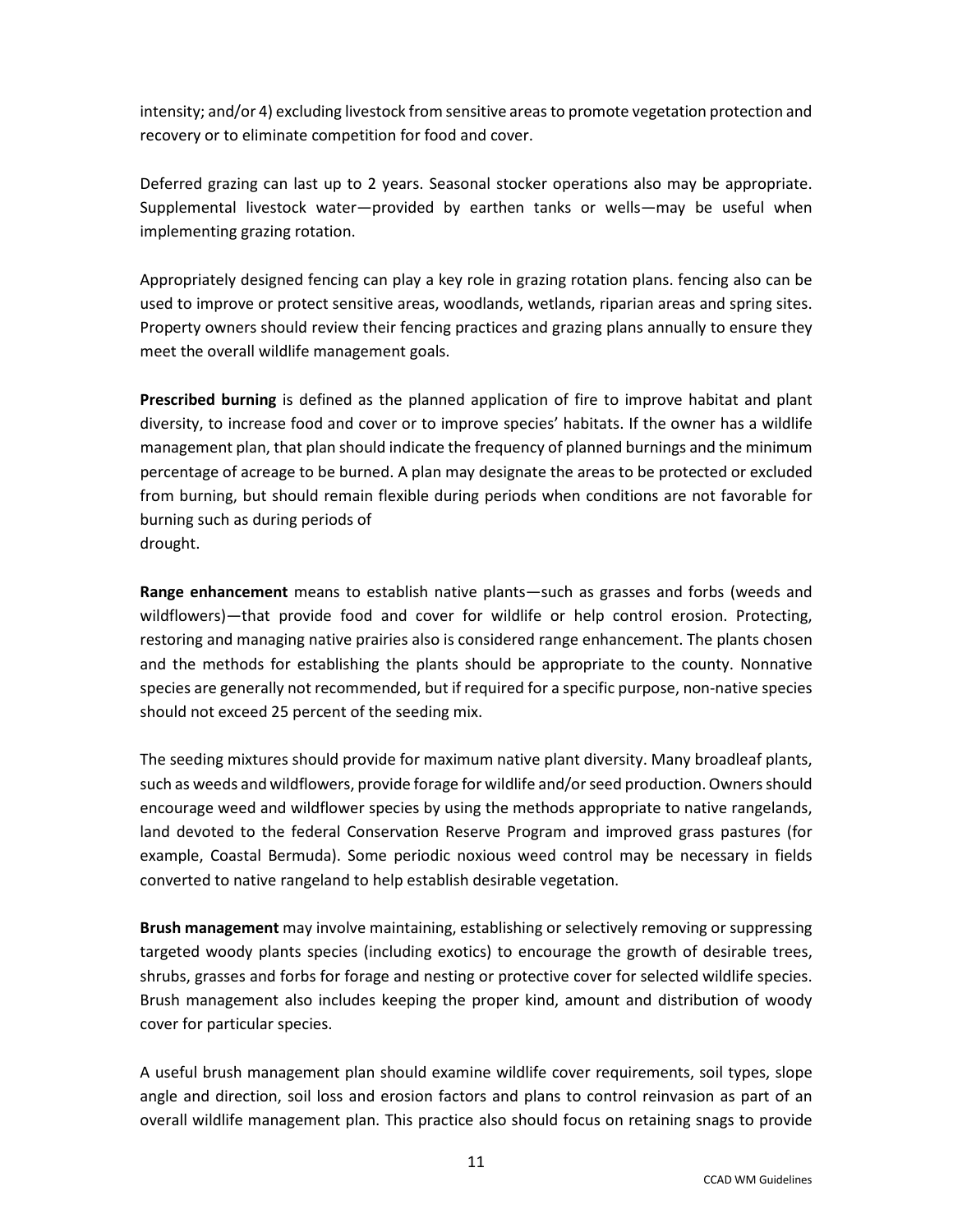cover and nesting sites for cavity-nesting animals. In addition, herbicides, if used, should be used in strict accordance with label directions.

In some areas, where brushy cover is limited, property owners may establish native tree and shrub species to provide food, corridors and/or shelter using appropriate plant species and methods.

**Forest management** involves establishing, maintaining, harvesting, selectively removing or suppressing trees or woody species (including exotics) to allow for the growth of desirable trees, shrubs, grasses, and forbs for forage and nesting or protective cover for selected species. Forest management activities also include keeping the proper kind, amount and distribution of woody cover for selected animal species.

As with brush management mentioned above, this practice also includes retaining snags to provide cover and nesting sites for cavity-nesting animals. Forest management activities include pre-commercial thinning or non-commercial thinning, which involves reducing the stocking levels in a stand to increase the sunlight that reaches the ground to increase vegetation or plants in the understory.

Property owners should establish native tree and shrub species to provide food, corridors and/or shelter using species and methods appropriate to the county. Owners should attempt to restore important forested habitats including bottomland hardwoods, longleaf pine, bogs, mixed pine/hardwood areas and upland hardwoods. Owners also should avoid breaking up large, forested habitats for some wildlife species.

**Riparian management and improvement** focus on annually and/or seasonally protecting the vegetation and soils in riparian areas (low areas on either side of stream courses). Riparian management and improvements can include: providing livestock alternate watering sites; deferring livestock grazing in pastures with riparian areas during critical periods; excluding livestock from pastures with riparian areas; and fencing to exclude or provide short duration livestock grazing.

Property owners should attempt to restore important forested habitats including bottomland hardwoods, bogs, mixed pine/hardwood areas and turkey roost sites and avoid breaking up large, forested habitats in riparian areas.

**Wetland improvements** provide seasonal or permanent water for roosting, feeding or nesting for wetland wildlife. This practice involves creating, restoring or managing shallow wetlands, greentree reservoirs, playa lakes and other moist soil sites.

**Habitat protection for species of concern** refers to managing land to provide habitat for an endangered, threatened or rare species. Habitat protection includes managing, or developing additional areas for protecting nesting sites, feeding areas and other critical habitat limiting factors. This protection can be provided by fencing off critical areas, by managing vegetation for a particular species, by maintaining firebreaks to ensure critical overstory vegetation and by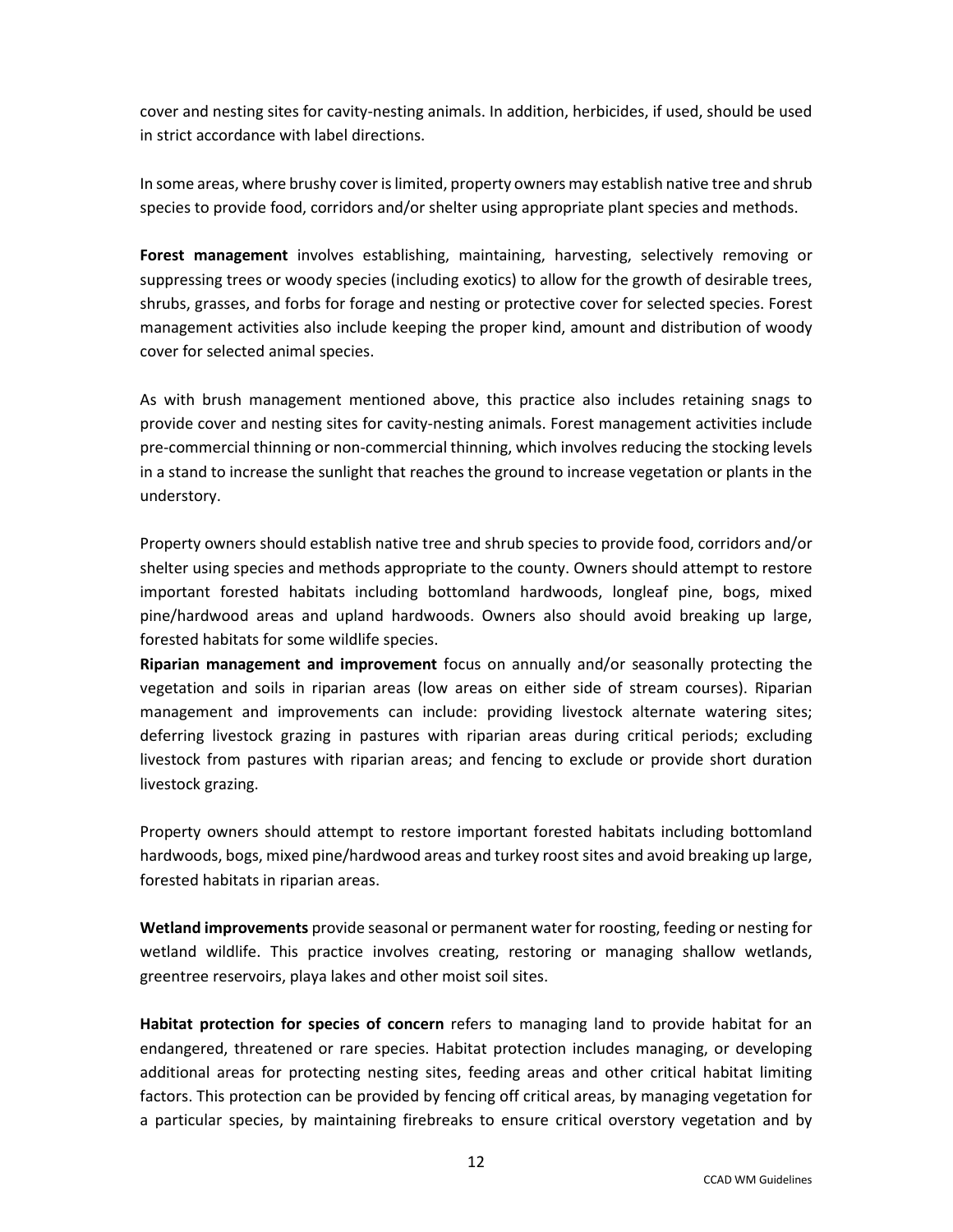annually monitoring the species of concern. Any broad-scale habitat management for migrating, wintering, breeding neotropical birds (primarily songbirds) should follow the specific guidelines provided in the Texas Parks and Wildlife Department's management plans for each ecological region. Contact the Texas Parks and Wildlife Department or follow specifically approved management guidelines before practicing activities designed to protect endangered species.

**Managing native, exotic and feral species** involves controlling the grazing and the browsing pressure from native and non-native wildlife, particularly white-tailed deer and exotic ungulates, such as axis deer. This practice is designed to prevent overuse of

desirable plant species and to improve the habitat and plant diversity for native animals.

To ensure that an owner's objectives are met and that the animals are not exceeding the habitat's carrying capacity, owners should monitor harvesting of animals and vegetation use over time. Owners also may control other exotic and feral animals to improve the

habitat and reduce the negative effect on native wildlife. (Feral animals are previously domesticated animals that have become wild.)

In addition, owners should selectively remove or control exotic vegetation affecting native habitats and wildlife over a period (for example, large stands of naturalized salt cedar, Chinese tallow, weeping lovegrass, etc.). Owners also should convert tame pasture grasses (such as large areas of coastal bermuda) to native vegetation.

**Wildlife restoration** simply means 1) restoring and improving a habitat to good condition for targeted species and 2) reintroducing and managing a TPWD approved native species within a habitat's carrying capacity as part of a TPWD-approved restoration area.

#### **Erosion Control**

Any active practice that attempts to reduce or keep soil erosion to a minimum for wild animals' benefit is erosion control. Some erosion control practices include:

- pond construction.
- gully shaping.
- streamside, pond and wetland revegetation.
- establishing native plants.
- dike, levee construction or management; and
- water diversion.

**Pond construction** is defined as building a permanent water pond to prevent, stop or control erosion as an approved Natural Resource Conservation Service (NRCS) watershed project while providing habitat diversity and benefiting wildlife. Whenever possible, owners should use ponds to help create or restore shallow water areas as wetlands and for water management.

**Gully shaping** involves reducing erosion rates on severely eroded areas by smoothing to acceptable grades and re-establishing vegetation. An area should be seeded with plant species that provide food and/or cover for wildlife.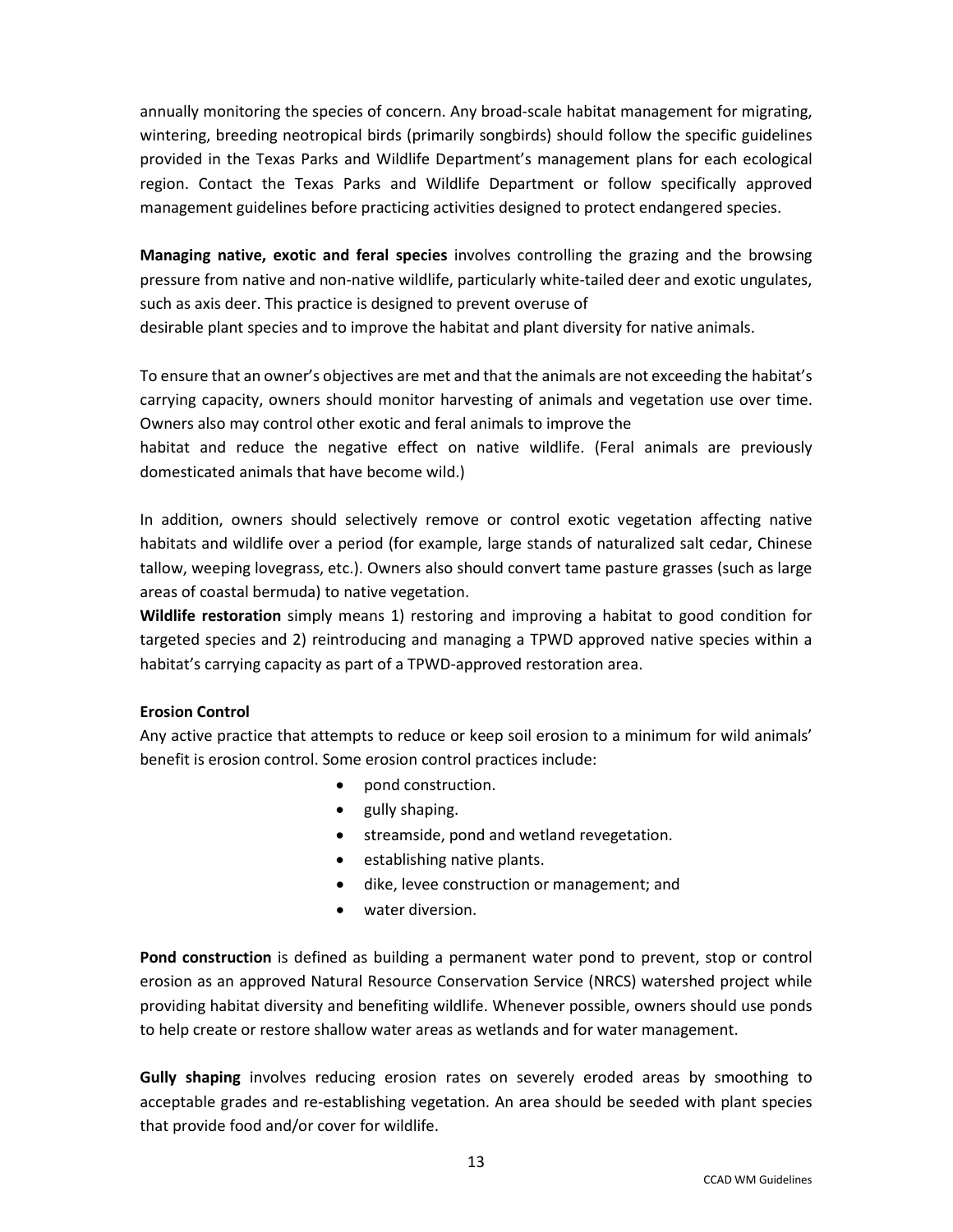**Streamside, pond and wetland revegetation** means revegetating areas along creeks, streams, ponds and wetlands to reduce erosion and sedimentation, stabilize streambanks, improve plant diversity and improve the wildlife value of sensitive areas. Some revegetation practices include:

- building permanent or temporary fences to exclude, limit or seasonally graze livestock to prevent erosion.
- using hay (native, when possible) to slow and spread water runoff in areas where vegetation has been recently re-established.
- establishing plant buffer areas or vegetative filter strips along water courses or other runoff areas.
- installing rip-rap, dredge spoil, or other barrier material along embankments to prevent erosion and protect wildlife habitat; and
- establishing stream crossings to provide permanent low water crossings to reduce or prevent erosion.

**Establishing native plants on critical areas** is one method of controlling erosion. These plants also can provide food and/or cover for wildlife and restore native habitat. Some of the ways to establish these plants are listed below.

- Establish and manage wind breaks/shelterbelts by planting multi-row shelterbelts (at least four rows that are 120 feet wide by 1/4 mile), renovate old shelterbelts (re-fence, root-prune and replace dead trees) and establish shrub mottes.
- Establish perennial vegetation on circle irrigation corners by revegetating at least every other corner to reduce erosion and sedimentation, improve plant diversity and improve wildlife habitat.
- Plant permanent vegetation on terraces and field borders to reduce erosion, improve plant diversity and improve wildlife habitat.
- Conserve tillage/no-till farming practices by leaving waste grain and stubble on the soil surface until the next planting season to provide supplemental food or cover for wildlife, control erosion and improve the soil tilth.
- Manage Conservation Reserve Program (CRP) cover by maintaining perennial cover established under the CRP on erodible sites using proper management techniques such as haying, prescribed grazing or burning.

**Dike, levee construction or management** is a way to establish and maintain wetlands or slow runoff to control or prevent erosion and to provide habitat for wetland-dependent wildlife. Levee management may include reshaping or repairing damage caused by erosion and revegetating levee areas to reduce erosion and sedimentation and stabilize levees. This practice may include fencing to control and manage grazing use.

**Water diversion** systems also can be installed to protect erodible soils and divert water into wetlands to provide habitat for resident and migratory water birds and wetland-dependent species.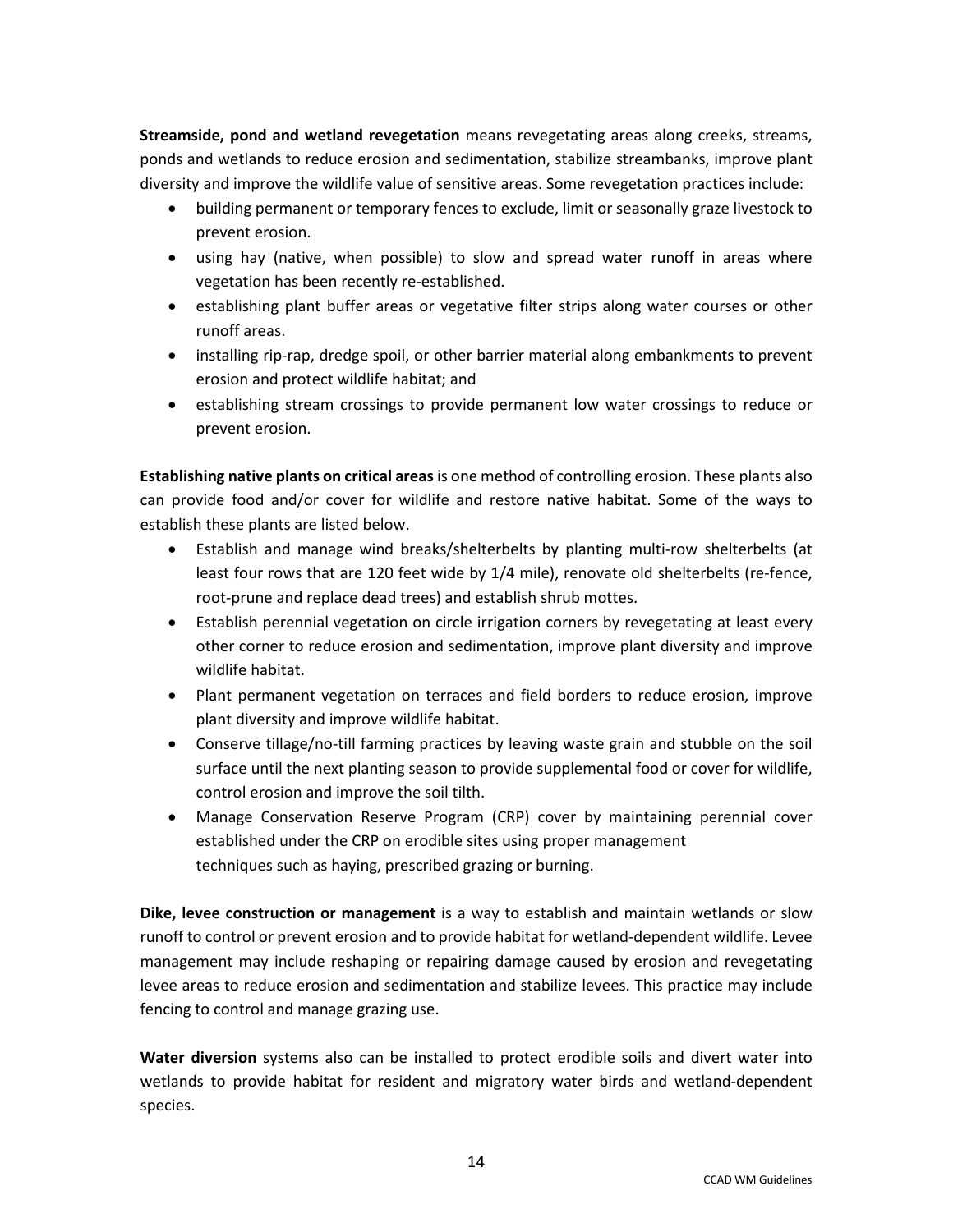#### **Predator Management**

This term refers to practices intended to manage the population of predators to benefit the owner's target wildlife population. Predator control is usually not necessary unless the number of predators is harmful to the desired wildlife population. Predator control and management should not be counted as one of the seven wildlife management activities necessary to qualify for agricultural use appraisal unless it is part of a comprehensive wildlife management scheme or plan. Some types of predator management and/or control are:

- mammal predator control.
- fire ant control.
- brown-headed cowbird control; and
- grackle or starling control.

**Mammal predator control** may be necessary to increase the survival of the targeted species. Key native predator species may include: coyotes; raccoons; bobcats and mountain lions; while exotic predators may include wild house cats, wild dogs and wild hogs.

**Fire ant control** (imported red fire ants) can be used to protect native wildlife species or their food base. Treatments should comply with the label instructions and should cover at least 10 acres or one tenth of an infested area each year—whichever is more.

**Controlling brown-headed cowbirds** to decrease nest parasitism of targeted neotropical bird species (for example, endangered songbirds) also may be part of an overall planned program.

**Grackle/starling control** can be undertaken as part of a planned program to reduce bird diseases and overcrowding, which can harm the population of white-winged dove and/or other neotropical birds.

#### **Providing Supplemental Water**

Natural water exists in all wildlife environments. Supplemental water is provided when the owner actively provides water in addition to the natural sources. This category of wildlife management activity includes providing supplemental water in habitats where water is limited or redesigning water sources to increase its availability to wildlife. Wildlife water developments are in addition to those sources already available to livestock and may require protection from livestock. Some examples of recommended practices include:

- marsh or wetland restoration or development.
- managing well, trough and windmill overflow; and
- spring development and/or improvements.

**Marsh or wetland restoration or development** can provide supplemental water in the form of shallow wetlands for wetland-dependent wildlife, even in areas where inadequate water does not limit wildlife. Owners may include seasonally available water such as:

- green tree reservoirs.
- specific shallow roost pond development.
- seasonally flooded crops and other areas.
- moist soil management.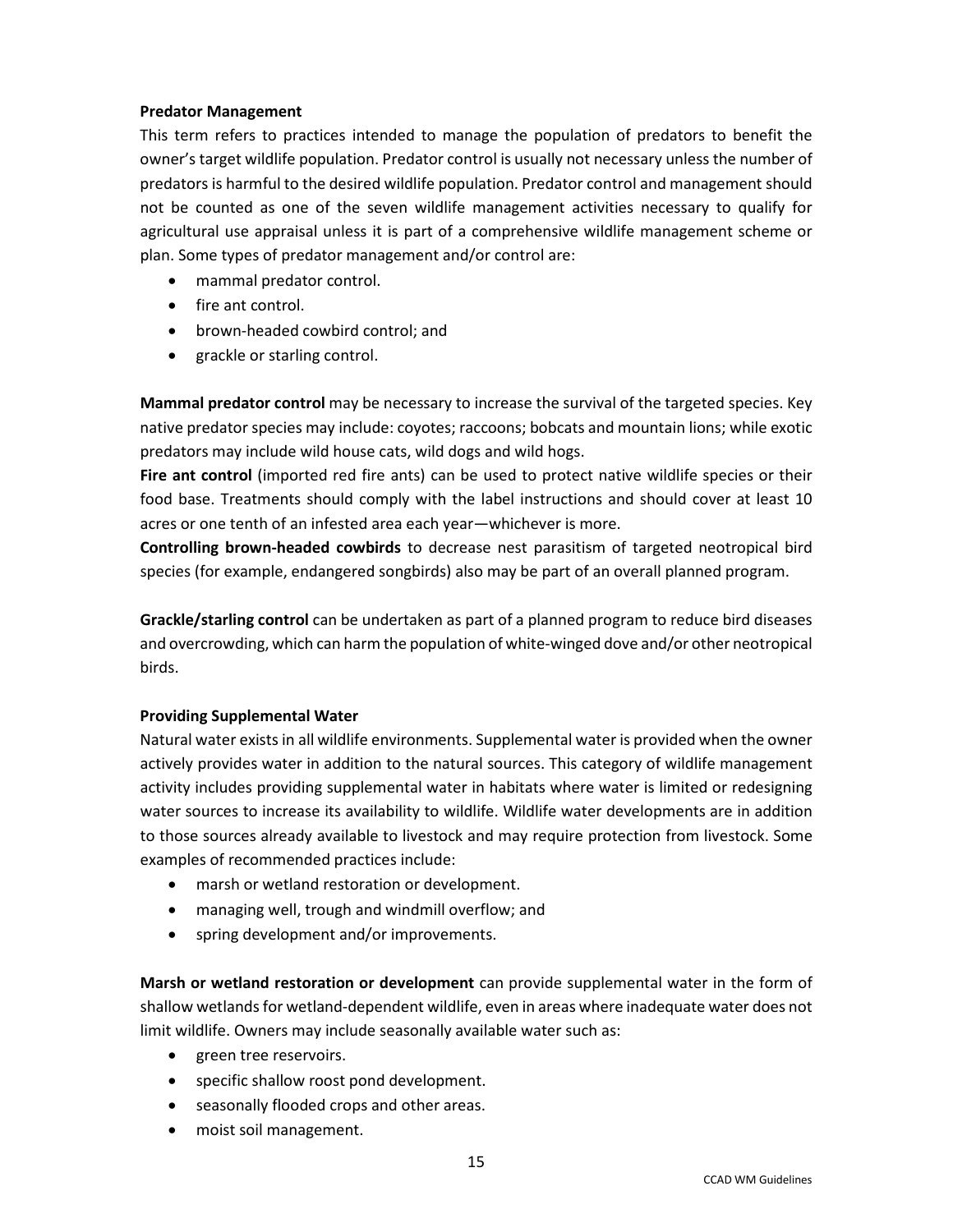- cienega (desert marsh) restoration, development and protection; and
- maintaining water in playa lakes.

Based on the wildlife's needs and the suitability of the property, managing water levels annually is desirable. To be effective, a minimum of at least one marsh/wetland should be restored or developed every five years.

**Managing well, trough and windmill overflow** can provide supplemental water for wildlife and provide habitat for wetland plants. Owners also may drill wells if necessary and/or build pipelines to distribute water. Building devices—known as wildlife water guzzlers—to collect rainfall and/or runoff for wildlife in areas where water is limited also helps protect wildlife, but these devices must be a part of an overall habitat management program.

**Spring development and/or improvements** can be designed to protect the immediate area surrounding a spring. Excluding and/or controlling livestock around springs may help to maintain native plants and animal diversity. Other ways to protect areas include moving water through a pipe to a low trough or a shallow wildlife water overflow, making water available to livestock and wildlife while preventing degradation of the spring area from trampling.

Improvements also could include restoring adegraded spring by selectively removing appropriate brush and revegetating the area with plants and maintaining the restored spring as a source of wildlife water. Maintaining critical habitat, nesting and roosting areas for wildlife and preventing soil erosion must be considered when planning and implementing brush removal. This practice should be planned and implemented gradually and selectively over a period.

#### **Providing Supplemental Food**

Most wildlife environments have some natural food. An owner supplies supplemental food by providing food or nutrition in addition to the level naturally produced on the land. *Grazing Management, Prescribed Burning* and *Range Improvement* can be used to provide supplemental food. (For information on these activities, see pages 9-10.) Other ways to provide supplemental food include:

- food plots.
- feeder and mineral supplements; and
- managing tame pasture, old fields and croplands.

**Food plots** are one way to establish locally adapted forage to provide supplemental foods and cover during critical periods of the year. Livestock should be generally excluded from small food plots. The shape, size, location and percentage of total land area devoted to food plots should be based on the requirements of the targeted species.

**Feeders and mineral supplements** also can help dispense additional food to selected wildlife species during critical periods. Feeders should not be used except to control excessive numbers of deer and/or exotic ungulates as defined within a comprehensive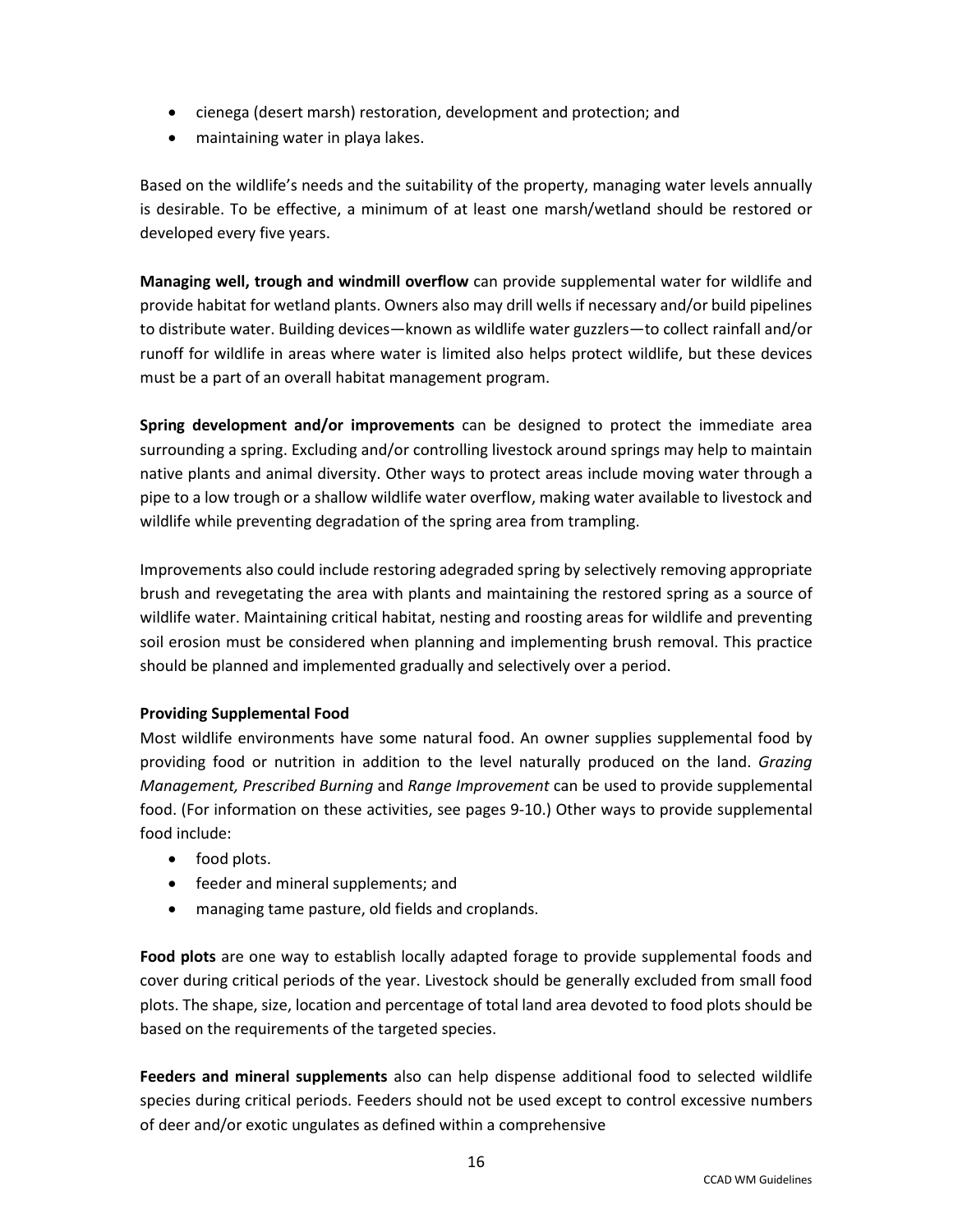wildlife management plan with a targeted harvest quota that is regularly measured. Harmful aflatoxin in feed should not exceed 20 parts per billion.

Mineral supplements also may be supplied to wildlife in several ways; however, this practice must be a part of an overall habitat management plan that addresses all animal groups and considers the habitat's carrying capacity.

**Managing tame pasture, old fields and croplands** can increase plant diversity, provide supplemental food and forage and gradually help convert the land to native vegetation. Recommended practices may include:

- over seeding or planting cool season and/or warm season legumes (for example, clovers, vetches and peas) and/or small grains in pastures or rangeland.
- using plants and planting methods appropriate to the county.
- shallow tillage (disking) that encourages habitat diversity, the production of native grasses and forbs or increases bare ground feeding habitat for selected species; and
- no till or minimum till agricultural practices that leave waste grain and stubble on the soil surface until the next planting season—which provide supplemental food or cover, control erosion and improve soil tilth.

Legumes should be planted annually until all pastures are shifted to native vegetation.

#### **Providing Supplemental Shelter**

This term means actively creating or maintaining vegetation or artificial structures that provide shelter from the weather, nesting and breeding sites or "escape cover" from enemies. The best shelter for wildlife can be provided by a well managed habitat. Some practices listed below provide types of shelter that may be unavailable in the habitat:

- installing nest boxes and bat boxes.
- brush piles and slash retention.
- managing fence lines.
- managing hay meadow, pasture or cropland.
- half-cutting trees and shrubs.
- establishing woody plants and shrubs; and
- developing natural cavities and snags.

**Installing nest boxes and bat boxes** in the proper numbers and locations to provide nests or dens for selected species, when necessary, should be consistent with the habitat needs of the target species.

**Brush piles and slash retention** can provide additional wildlife cover and protection in habitats where inadequate natural cover limits the growth of a selected species. Planned placement of brush piles and slash retention—leaving dead brush on the ground where it

was cut or uprooted—also can protect seedlings of desirable plant species. In addition, stacking posts or limbs in tepees can provide cover for small game and other wildlife in open areas.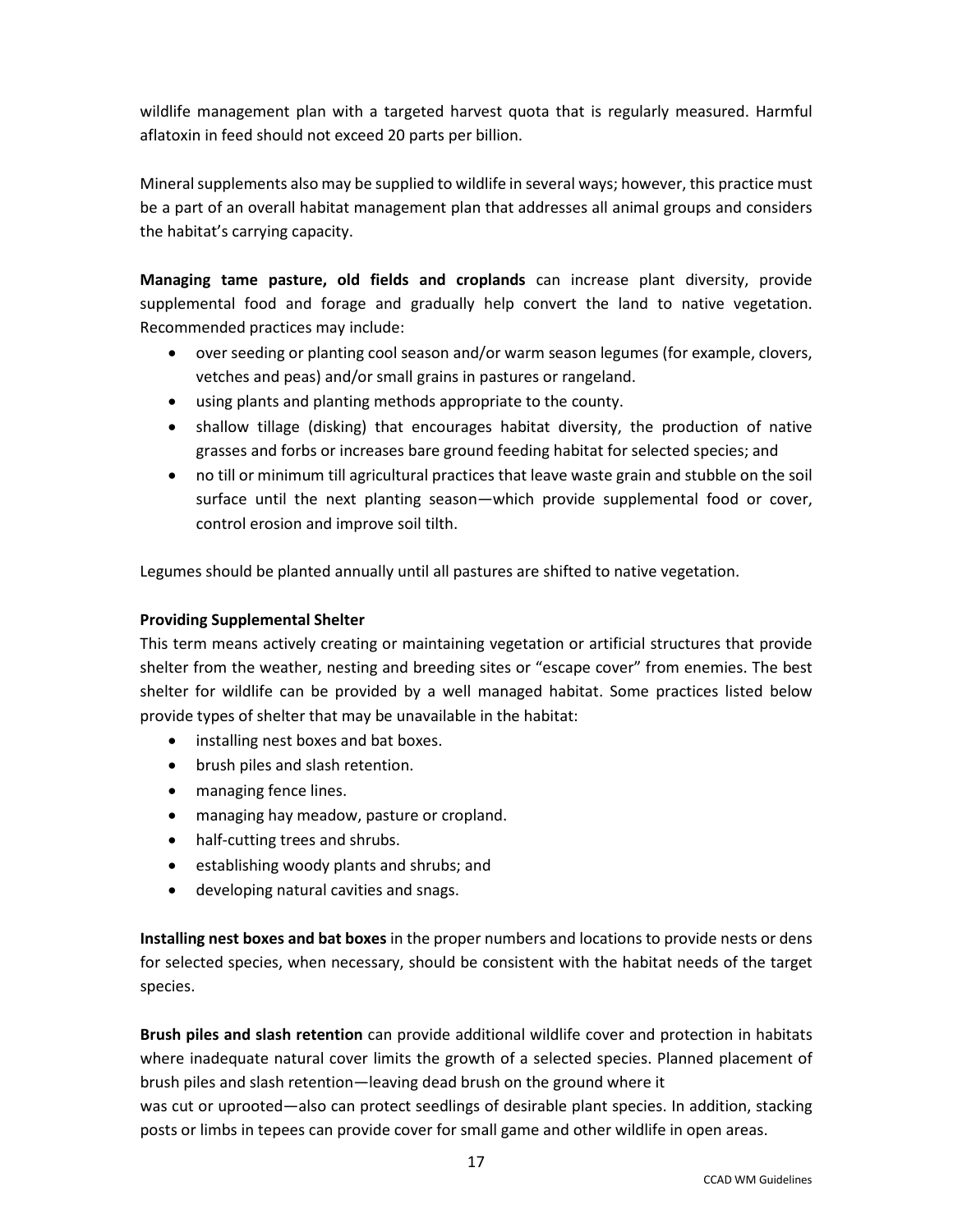**Fence line management**, which maintains or allows trees, shrubs, forbs and grasses to grow around fence lines, can provide both food and cover. This practice should only be used where cover is insufficient in the habitat, i.e., cropland or tame pasture.

**Hay meadow, pasture or cropland management** can be useful tools in wildlife management. Owners should postpone mowing/swathing hay fields until after the peak of the nesting/youngrearing period of local ground-nesting birds and mammals.

Owners also should mow or shred one-third of open areas per year, preferably in strips or mosaic types of patterns, to create "edge" and structural diversity. Weeds are an important source of food for many wildlife species, and owners should, therefore, minimize weed control practices.

Owners should use no till/minimum till agricultural practices to leave waste grain and stubble on the soil surface until the next planting season to provide supplemental food or cover for wildlife, control erosion and improve soil tilth.

Providing shelter also can include roadside right-of- way management for ground-nesting birds, establishing perennial vegetation on circle irrigation corners, terraces, fencerows and field borders, establishing multi-row shelterbelts or renovating old shelterbelts, and protecting and managing old homesites, farmsteads and Conservation Reserve Program cover.

**Half-cutting trees and shrubs**—partially cutting branches of a live tree or shrub to encourage horizontal cover near the ground—provides supplemental cover in habitats where cover is lacking for a targeted wildlife species (See the Texas Parks and Wildlife Department's *Bulletin 48*).

**Woody plant/shrub establishment**—planting native seedlings to establish shrub thickets, shelterbelts or wind rows—should be organized by four rows of 120 feet for a one-fourth mile.

**Natural cavity/snag development** involves retaining and/or creating snags for cavity-dwelling species. Undesirable trees can be girdled or treated with herbicide and left standing. Large living trees should be protected, and girdling should be minimal where trees are insufficient.

#### **Census Counts**

Census counts are periodic surveys and inventories to determine the number, composition or other relevant information about a wildlife population to measure if the current wildlife management practices are serving the targeted species. Such surveys also help evaluate the management plan's goals and practices. Specifically, this activity estimates species numbers, annual population trends, density or age structure using accepted survey techniques. Annual results should be recorded as evidence of completing this practice. The survey techniques and intensity listed below should be appropriate to the species counted:

- spotlight counting.
- aerial counts.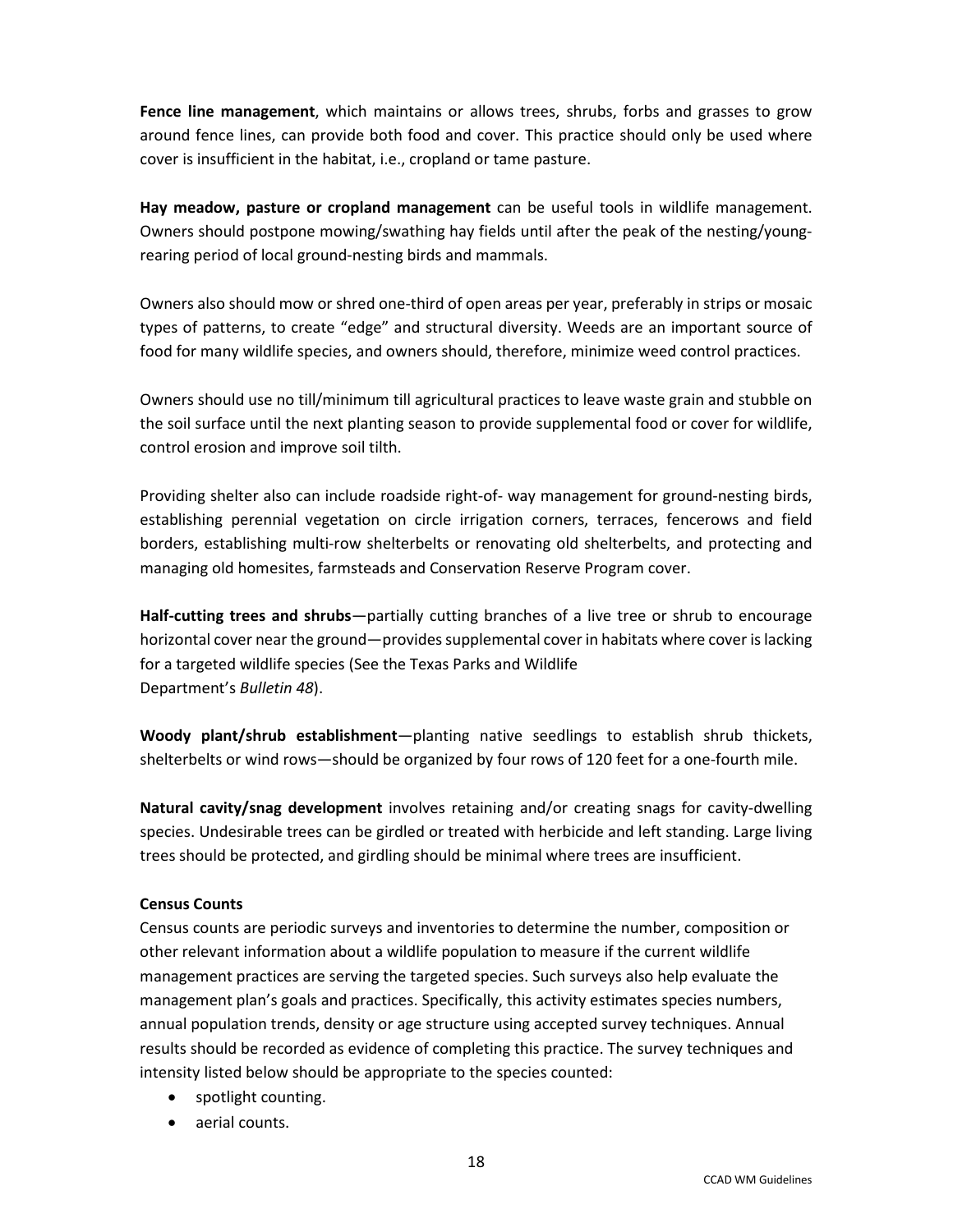- daylight wildlife composition counts.
- harvest data collection and record keeping.
- browse utilization surveys.
- census and monitoring endangered, threatened or protected wildlife; and
- census and monitoring of nongame wildlife species.

**Spotlight counting** animals at night along a predetermined route using a spotlight should follow accepted methodology, with a minimum of three counts conducted annually.

**Aerial counts** using a fixed-wing aircraft or helicopter to count animals also should follow accepted methodology for the region and be performed by a trained individual.

**Daylight wildlife composition counts** are driving counts used to census wildlife in daylight hours. Annual population trends on dove, quail, turkey and deer, as well as sex/age structure on deer, should be determined by sightings along a standardized transect of a minimum of five miles at least three times during a season.

**Harvest data collection/record keeping** meanstracking annual production of wildlife. Age, weight and antler development from harvested deer, and the age and sex information from game birds and waterfowl should be obtained annually.

**Browse utilization surveys** annually examine deer browse plant species for evidence of deer use on each major vegetative site on the property. The surveys should be conducted in a way that can be repeated.

**Census and monitoring of endangered, threatened or protected wildlife** through periodic counts can improve management and increase knowledge of the local, regional or state status of the species.

**Census and monitoring of nongame wildlife species** also can improve management or increase knowledge of the local, regional or state status of the species. These practices can include developing checklists of wildlife diversity on the property and should be a part of a comprehensive wildlife management plan.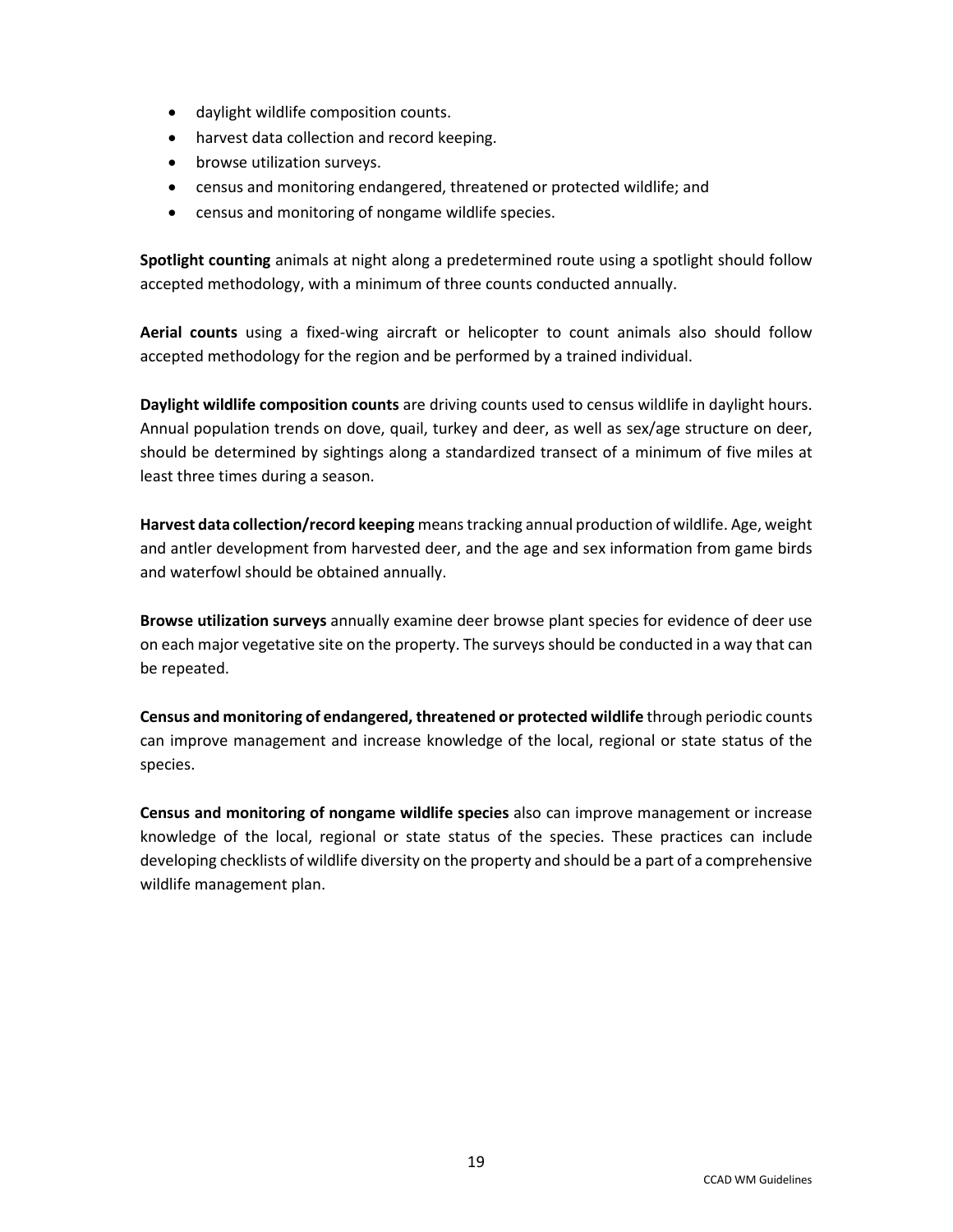## **APPENDIX COLORADO COUNTY APPRAISAL DISTRICT WILDLIFE MANAGEMENT USE POLICY**

- 1) Only land that qualifies for 1-d-1 open-space agricultural use or as qualified timber land under PTC Subchapter E can qualify for wildlife management use. **Market value land and 1-d land is not eligible for wildlife management use.**
- 2) A Texas Parks & Wildlife Department (TPWD), Wildlife Management Plan Form #PWD 885-W7000 is required to be submitted for wildlife management use. A chief appraiser **may** accept, but may not require, a wildlife management plan that is not on the form promulgated by TPWD if the wildlife management plan contains all of the information required by this section.
- 3) The wildlife management plan must include a listing of the targeted species managed for and the actual practices being conducted with a minimum of three of seven practices prescribed by TPWD.
- 4) In accordance with TPWD regulations, the Colorado County Appraisal District (CAD) has adopted the following minimum acreages for *new tracts* wanting to qualify for wildlife management use after January 1, 2002. A *new tract* is defined as a smaller tract split from a larger tract that previously qualified for agricultural use. The minimum tract size required, under adopted policy, for wildlife management use is **16 ACRES**. A tract that is less than the minimum 16 acres must qualify as traditional agriculture use before converting to wildlife management use.
- 5) Any current traditional agricultural or wildlife management use tract that meets current agricultural use minimum acreage requirement of 10 acres, can be applied as wildlife management use when transferred to a new owner. This can be applied as wildlife management use provided the minimum of 10 acres agricultural use size is adhered to, and the new owner submits a Wildlife Management Plan in the tax year following the transfer.
- 6) The CAD can request proof of practices, expenses, and name and address of the individual completing the practices.
- 7) Proof of open-space agricultural use for the prior years may be required.
- 8) An on-site visit by CAD staff may be required.
- 9) It is the taxpayer's responsibility to read and understand the guidelines in order to determine the requirements.
- 10) The taxpayer will be supplied the guidelines on request.
- 11) Rollback taxes are calculated the same as open-space rollback taxes.
- 12) It is permissible to change from Wildlife Management Use back to open-space agricultural use land at a later date.